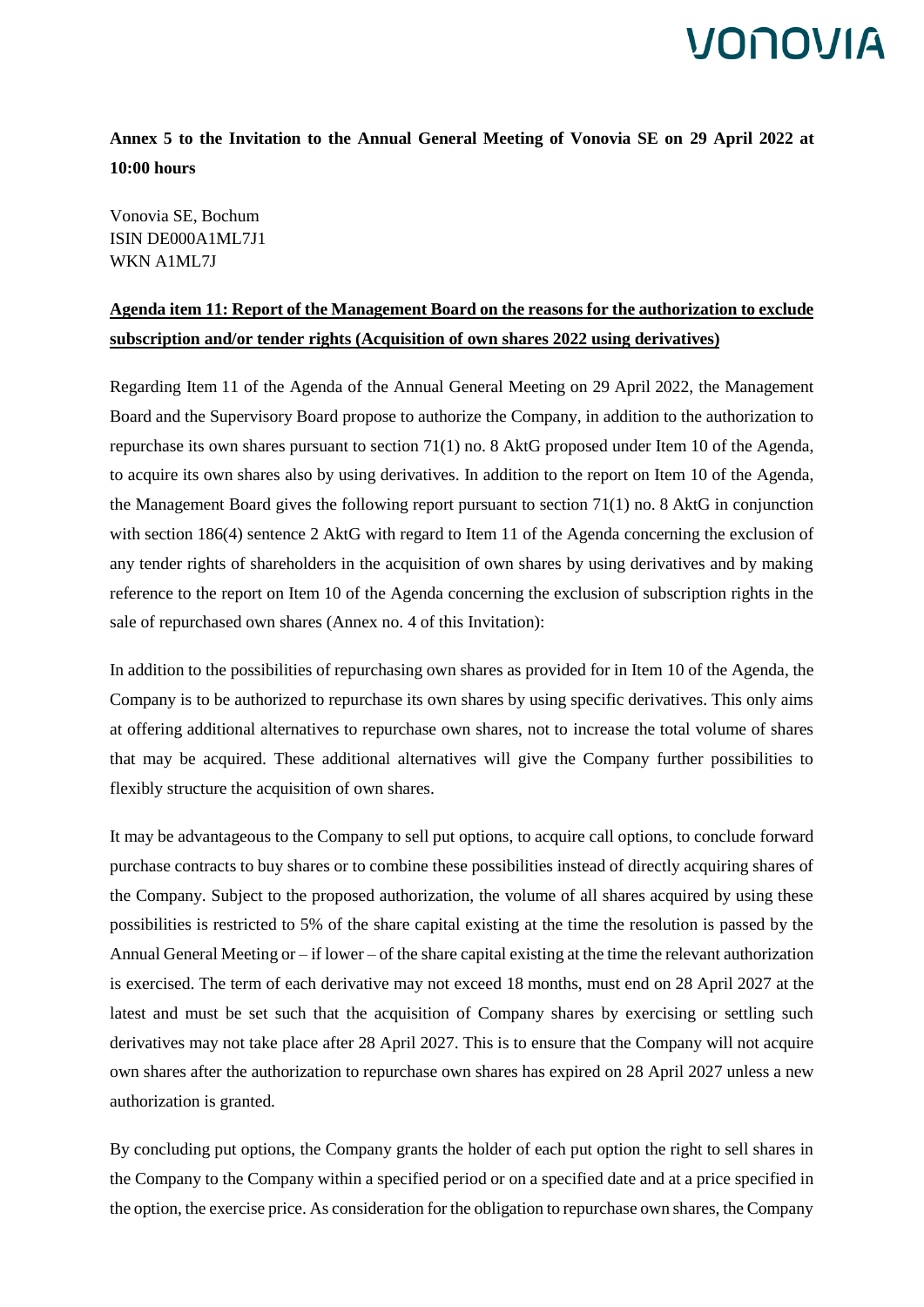will receive an option premium to be determined at close-to-market conditions by considering the exercise price, the term of the option and the volatility of the share, among other factors. Exercising a put option, in general, is of financial benefit to the option holder only if the share price at the time the option is exercised is below the exercise price because the option holder can then sell the share to the Company at a higher price than that which could be achieved on the market; the Company, in turn, can use instruments available on the market to hedge against a material price development risk. Repurchasing shares by using put options offers the advantage to the Company that a specific exercise price is already fixed when concluding the option contract, while no cash flow occurs until the exercise date. From the Company's perspective, the consideration paid for acquiring the share is reduced by the option premium. If the option holder does not exercise the option, for example because the share price on the exercise date or within the exercise period is above the exercise price, the Company will not acquire own shares in this way, but it will definitely receive the option premium without any further consideration.

When agreeing on a call option, in return for payment of an option premium, the Company obtains the right to buy a predefined number of shares in the Company at a specified price, the exercise price, within a specified period or on a specified date from the relevant seller of the option, the option writer. As a rule, exercising the call option makes sense for the Company if the share price is above the exercise price because it can then buy the shares from the option writer at a price below the market price. The same applies if exercising the option enables a block of shares to be bought that could otherwise only be acquired at higher cost.

Furthermore, using call options protects the Company's liquidity as the exercise price in respect of the shares is not payable before the call option is exercised. Again, the option premium is to be determined at close-to-market conditions, that means by considering the exercise price, the term of the option and the volatility of the share, among other factors. From the Company's perspective, when exercising a call option, the consideration paid for acquiring the share is increased by the option value. This value could be realized by the Company when the option is not exercised; it is a financial benefit which will thus increase the purchase price as costs when the option is exercised. It also reflects the current value of what was originally paid as option premium and is thus to be taken into account as part of the share's purchase price.

In the case of a forward purchase contract, the Company acquires shares at a fixed future date, as agreed with each forward seller, and at a purchase price agreed on conclusion of the relevant forward purchase contract. Concluding forward purchase contracts is useful where the Company wants to cover a fixed future demand for its own shares at a certain price level.

When using options, the consideration for the shares to be paid by the Company is the relevant exercise price (excluding incidental acquisition costs, but taking into account the current option value). This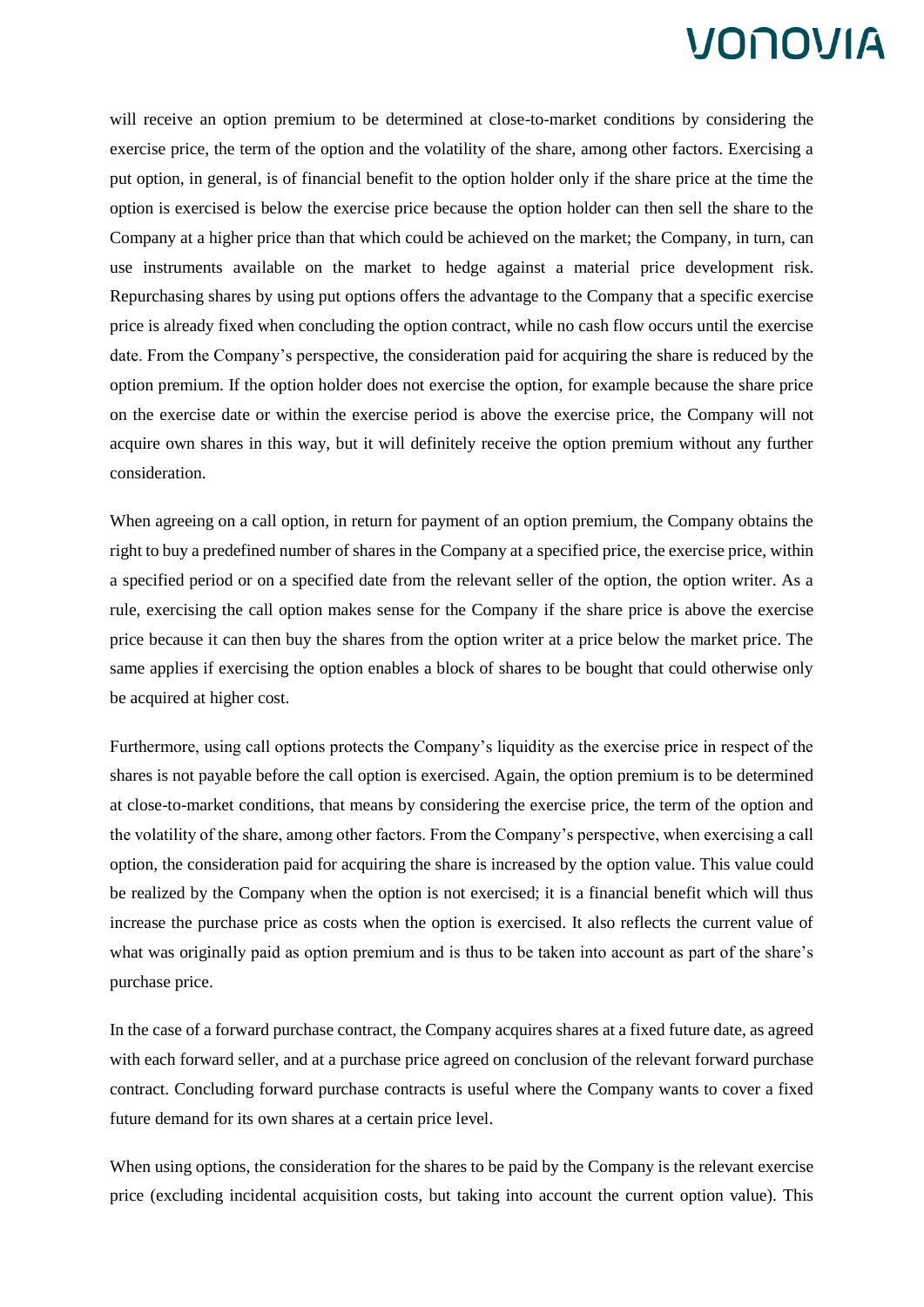exercise price can be higher or lower than the stock market price of the Company's share on the day the option contract is concluded and on the day the shares are acquired due to the exercise of the option. However, upon exercise of the put option or maturity of the forward purchase, the exercise price per share must not be more than 10% above or 20% below the arithmetical average closing auction price of shares of the same class in Xetra trading (or a functionally equivalent successor system taking the place of the Xetra system) on the last three trading days of the Frankfurt Stock Exchange prior to the conclusion of the relevant transaction, excluding incidental acquisition costs, but taking into account the option value upon exercise or maturity. The call option may be exercised only if the purchase price to be paid is not more than 10% above and not more than 20% below the arithmetical average closing price of shares of the same class in the Xetra trading (or a functionally comparable successor system replacing the Xetra trading system) of the Frankfurt Stock Exchange during the last three trading days prior to the date of the acquisition of the shares, excluding incidental acquisition costs, but taking into account the value of the option upon exercise.

The derivatives must be concluded with one or several credit institutions or equivalent companies. The derivative terms must ensure that the derivatives are settled only with shares that were acquired in compliance with the general principle of equal treatment (section 53a AktG) of shareholders. The acquisition price paid or received by the Company for derivatives must not be significantly higher or lower, respectively, than the theoretical market price calculated in accordance with generally accepted actuarial methods. Among other factors, the predetermined exercise price must be taken into account when determining the theoretical market price.

The close-to-market determination of the exercise price and of the option premium described above as well as the obligation to settled derivatives only with shares previously acquired in compliance with the general principle of equal treatment (section 53a AktG) will ensure that shareholders not involved in such derivatives transactions will not suffer any economic disadvantage. At the same time, the possibility to conclude derivative contracts enables the Company to seize short-term market opportunities and to conclude relevant derivatives. This gives the Company the necessary flexibility to respond quickly to changing market situations. Any rights of shareholders to conclude such derivatives with the Company and any tender rights of shareholders are excluded. This exclusion is required to allow the use of equity derivatives in the repurchase of own shares and to achieve the advantages they offer to the Company. Concluding relevant derivatives with all shareholders would not be feasible.

Therefore, having carefully weighed the interests of shareholders and of the Company, and given the advantages the use of equity derivatives offers to the Company, the Management Board considers the authorization to be justified not to grant or to restrict any rights of shareholders to conclude such equity derivatives with the Company and any tender rights of shareholders.